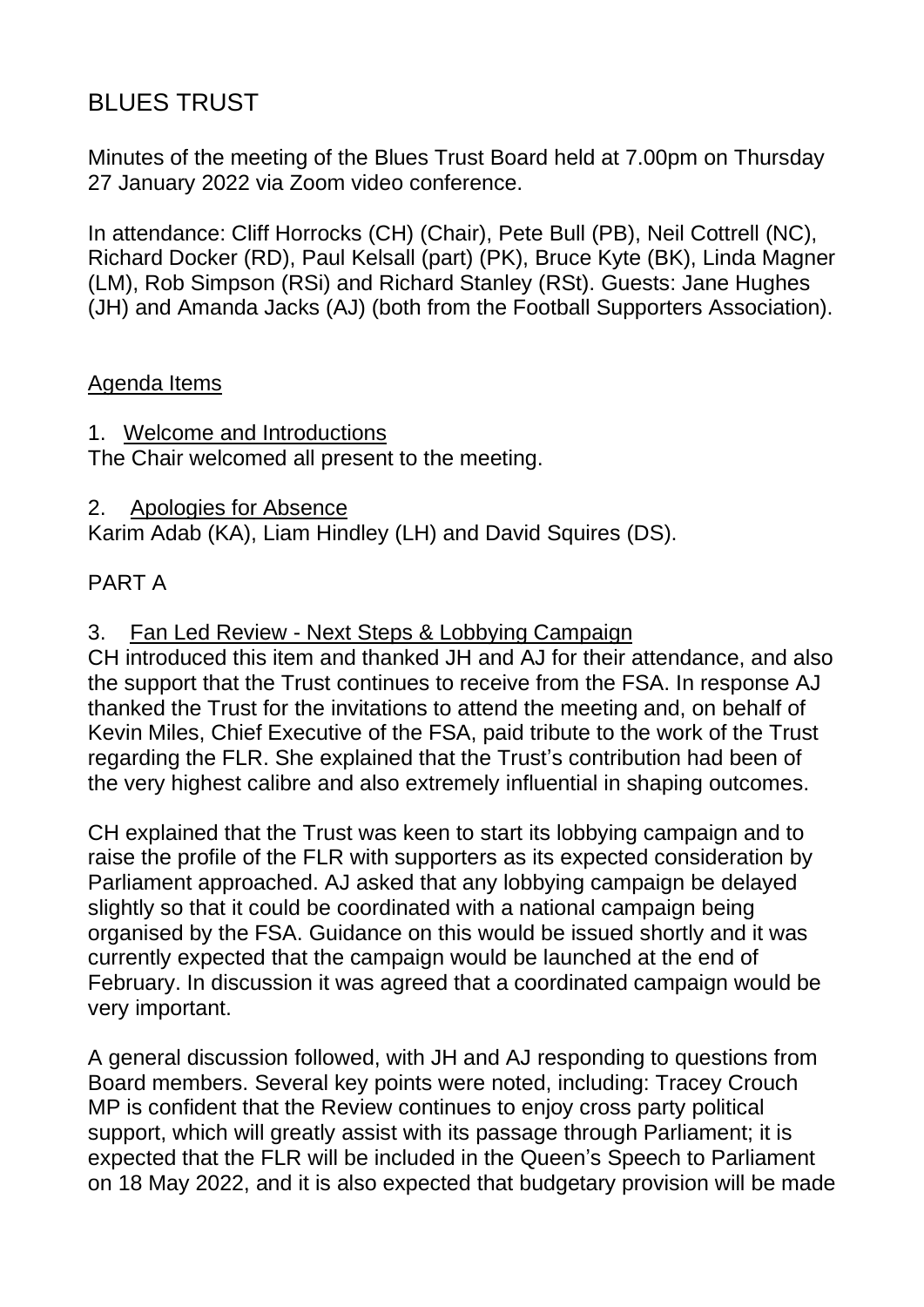by the Chancellor in March to support the introduction of the Independent Regulator's first year of activity; support from the various elements of the football community is mixed, with the EFL generally aligned, the FA split (between those newer members of the Board who are generally supportive and those more longstanding members who are generally not), and the Premier League divided; at this juncture the Trust can begin priming supporters about the FLR and the FSA can provide "bite size" material for the Trust to use to keep momentum building in preparation of the national lobbying campaign; FSA is also very happy to review any material to be used by the Trust if required; a joint approach to publicity involving the Trust and the football club would be a very good idea if the club was prepared to do so; the FSA does not expect any watering down of the recommendations, even though it is expected that there will be pressure from some Premier League clubs to do so; Tracey Crouch MP has made it very clear that the recommendations stand or fall as a complete package; the FSA is happy for the Trust to use its images, with due acknowledgement, to support any promotional activity.

JH and AJ were thanked for attending the meeting and for their excellent contributions. They left the meeting at 7.55pm.

In further discussion, the request to delay commencement of the lobbying campaign was noted and it was agreed that it would of course be honoured, but that further information to promote the FLR and make clear the Trust's position should be published as a matter of urgency ie within the next 24 hours. This was considered crucial given the reaction on social media the day before to a member article which commented on the ownership of the football club. In discussion, it was agreed that the reaction had been completely unwarranted, both in its general content and tone, but that the Trust should respond to address and correct many of the inaccuracies that had been made.

## PART B

# 4. Minutes of Previous Meeting

The minutes of the previous meeting held on 9 December 2021 were noted and approved. There were no matters arising. The action list update was also noted and board members were asked to ensure agreed actions were not lost.

## 5. Chairs Report

CH explained that he had recently met Ich Dutton at the for a general catch up and had also attended the recent special meeting, together with other invited supporter group representatives and journalists, organised by the club. The supporter meeting had been open and frank, and generally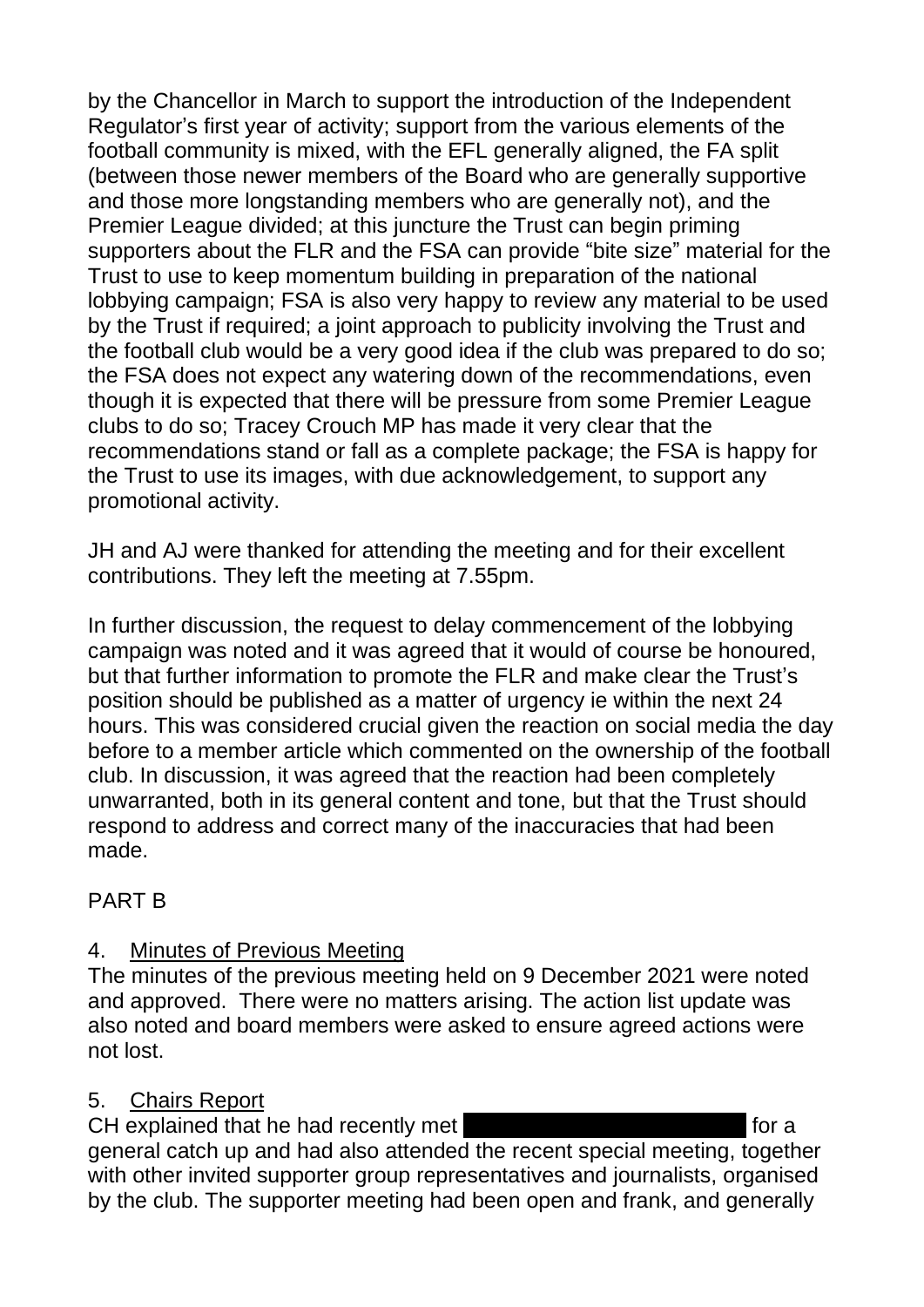positive. CH had also undertaken a podcast with Chris Skudder to discuss the current situation at the club, and had agreed to be a guest, along with NC, for an edition of the Tilton Talk Show. CH explained that he had recently

received an update from

but that not much progress had been made to date which was disappointing. Finally, CH confirmed that he would be attending a meeting of the Safety Advisory Group at St. Andrew's at the beginning of March.

## 6. Financial Report

PB introduced his report with reference to the financial update paper circulated prior to the meeting. The financial position was noted. PB explained that he and RD would shortly be meeting a company called Love Admin to discuss alternative management of the Trust membership system. PB reminded everyone that the Trust would be celebrating its 10th anniversary on 21 February. In discussion, it was again agreed that the anniversary presented an excellent opportunity to promote the Trust and ideas were required from all for consideration.

## 7. Other Officer Updates

(i) Research and Technical - RSt explained that there was nothing to report at the moment;

(ii) Press - in the absence of KA no report was given;

(iii) Projects Management - NC drew attention to the recently produced three month activity plan, which had been circulated prior to the meeting, and encouraged feedback from board colleagues. In discussion it was agreed that the plan would feature as a standing item on the agenda for all future meetings of the board. RD to action. NC explained that discussions with the Newcastle United Supporters Trust regarding the contributions scheme were ongoing;

(iv) Membership - LM summarised recent activity, including the publication of the latest member newsletter. LM also suggested that consideration be given to amending the Trust logo with the inclusion of a small indicator to commemorate the 10th anniversary. The idea was generally welcomed and it was agreed that it should be reviewed. RD and PB to consider;

(v) Fan Unity - PK explained that he has commenced work on the fan unity programme. He confirmed that it was tough going at the moment, with a reluctance from some other parties to respond to requests for dialogue, but that he was working on a specific proposal using the FLR as an opportunity for a meeting;